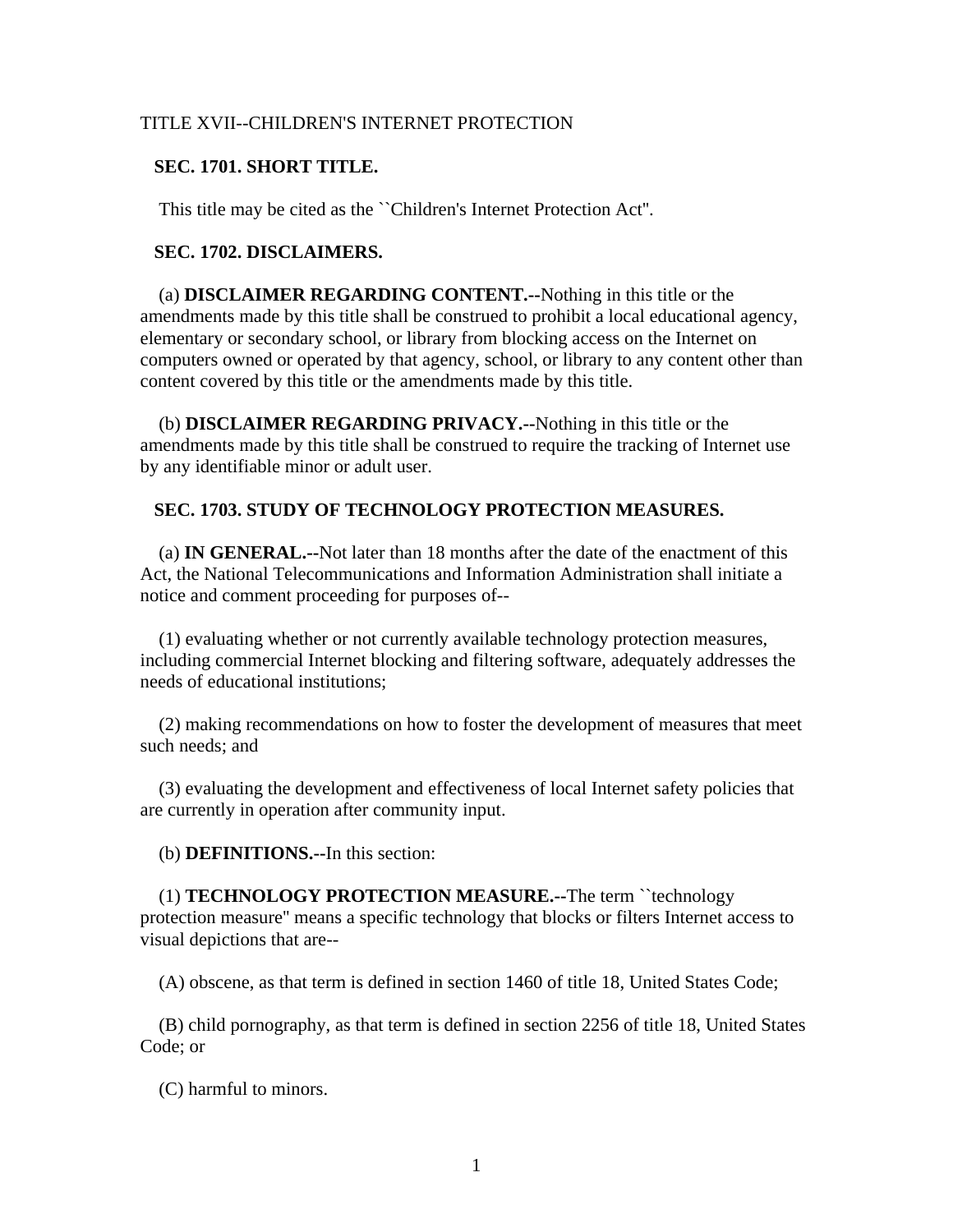(2) **HARMFUL TO MINORS.--**The term ``harmful to minors'' means any picture, image, graphic image file, or other visual depiction that--

 (A) taken as a whole and with respect to minors, appeals to a prurient interest in nudity, sex, or excretion;

 (B) depicts, describes, or represents, in a patently offensive way with respect to what is suitable for minors, an actual or simulated sexual act or sexual contact, actual or simulated normal or perverted sexual acts, or a lewd exhibition of the genitals; and

 (C) taken as a whole, lacks serious literary, artistic, political, or scientific value as to minors.

 (3) **SEXUAL ACT; SEXUAL CONTACT.--**The terms ``sexual act'' and ``sexual contact'' have the meanings given such terms in section 2246 of title 18, United States Code.

Subtitle A--Federal Funding for Educational Institution Computers

## **SEC. 1711. LIMITATION ON AVAILABILITY OF CERTAIN FUNDS FOR SCHOOLS.**

 Title III of the Elementary and Secondary Education Act of 1965 (20 U.S.C. 6801 et seq.) is amended by adding at the end the following:

# **``PART F--LIMITATION ON AVAILABILITY OF CERTAIN FUNDS FOR SCHOOLS**

# **``SEC. 3601. LIMITATION ON AVAILABILITY OF CERTAIN FUNDS FOR SCHOOLS.**

## ``(a) **INTERNET SAFETY**.--

 ``(1) **IN GENERAL**.--No funds made available under this title to a local educational agency for an elementary or secondary school that does not receive services at discount rates under section 254(h)(5) of the Communications Act of 1934, as added by section 1721 of Children's Internet Protection Act, may be used to purchase computers used to access the Internet, or to pay for direct costs associated with accessing the Internet, for such school unless the school, school board, local educational agency, or other authority with responsibility for administration of such school both--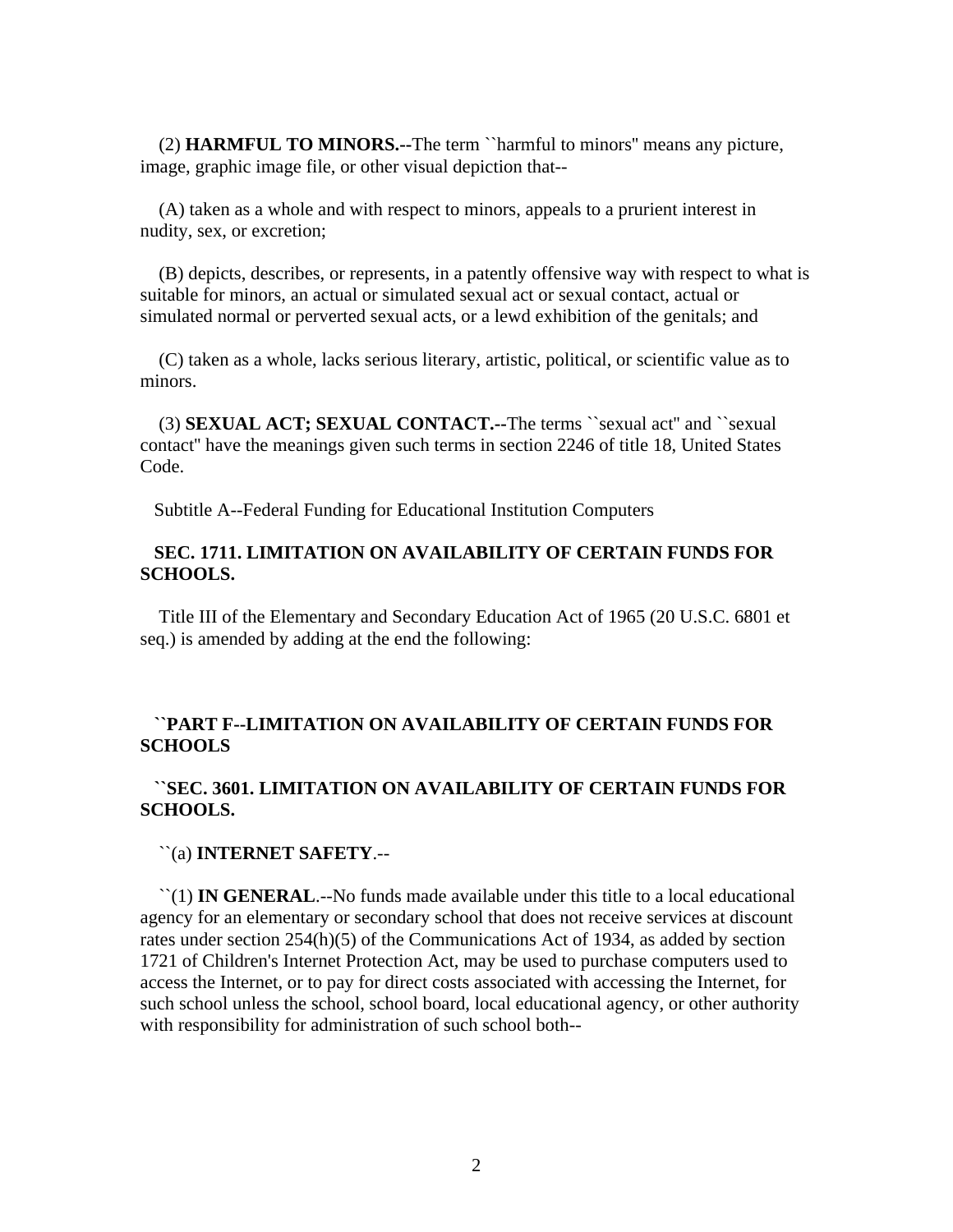$\Gamma(A)(i)$  has in place a policy of Internet safety for minors that includes the operation of a technology protection measure with respect to any of its computers with Internet access that protects against access through such computers to visual depictions that are--

``(I) obscene;

``(II) child pornography; or

``(III) harmful to minors; and

 ``(ii) is enforcing the operation of such technology protection measure during any use of such computers by minors; and

 ``(B)(i) has in place a policy of Internet safety that includes the operation of a technology protection measure with respect to any of its computers with Internet access that protects against access through such computers to visual depictions that are--

``(I) obscene; or

``(II) child pornography; and

 ``(ii) is enforcing the operation of such technology protection measure during any use of such computers.

# ``(2) **TIMING AND APPLICABILITY OF IMPLEMENTATION**.--

 ``(A) **IN GENERAL**.--The local educational agency with responsibility for a school covered by paragraph (1) shall certify the compliance of such school with the requirements of paragraph (1) as part of the application process for the next program funding year under this Act following the effective date of this section, and for each subsequent program funding year thereafter.

``(B) **PROCESS**.--

 ``(i) **SCHOOLS WITH INTERNET SAFETY POLICIES AND TECHNOLOGY PROTECTION MEASURES IN PLACE**.--A local educational agency with responsibility for a school covered by paragraph (1) that has in place an Internet safety policy meeting the requirements of paragraph (1) shall certify its compliance with paragraph (1) during each annual program application cycle under this Act.

 ``(ii) **SCHOOLS WITHOUT INTERNET SAFETY POLICIES AND TECHNOLOGY PROTECTION MEASURES IN PLACE**.--A local educational agency with responsibility for a school covered by paragraph (1) that does not have in place an Internet safety policy meeting the requirements of paragraph (1)--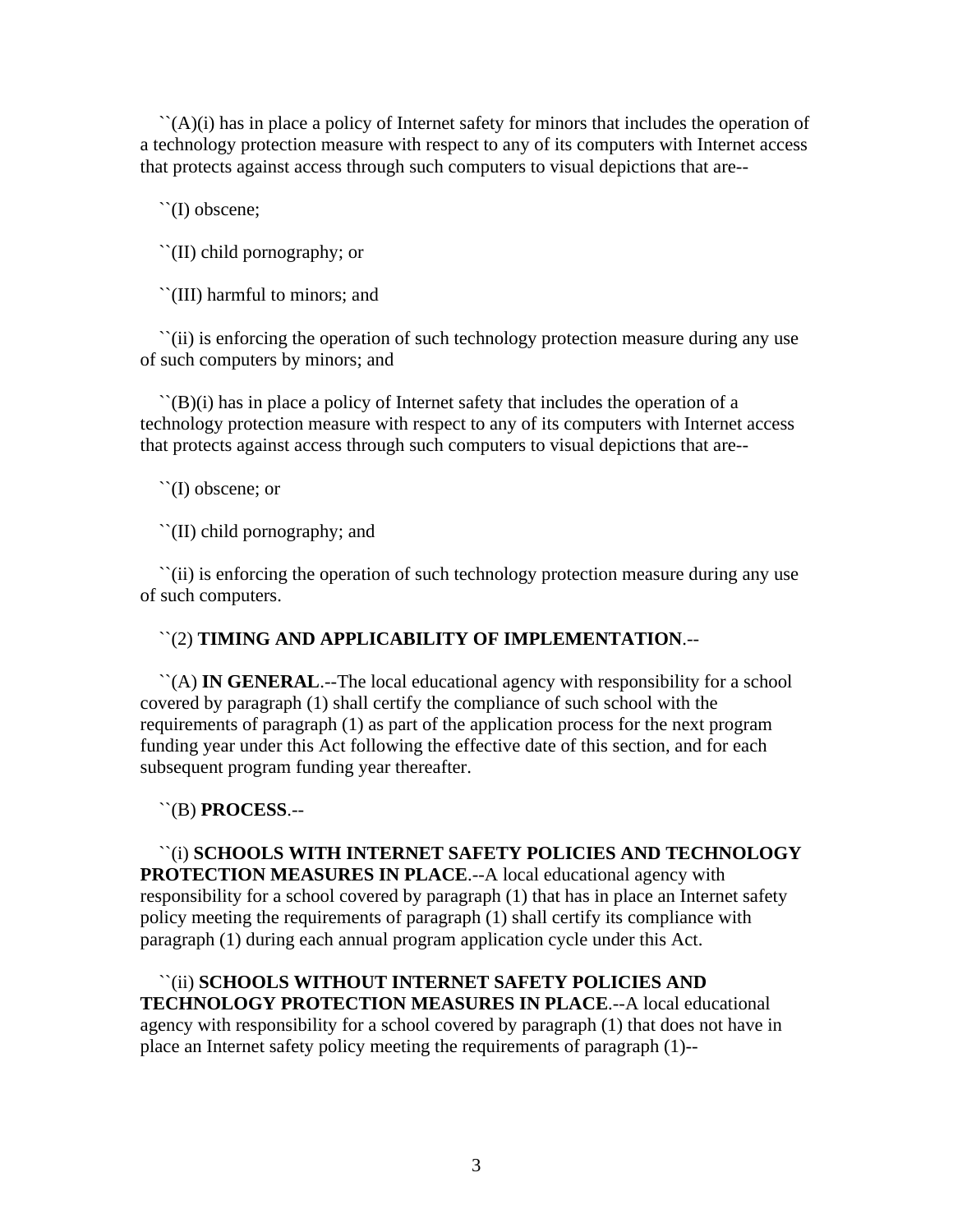``(I) for the first program year after the effective date of this section in which the local educational agency is applying for funds for such school under this Act, shall certify that it is undertaking such actions, including any necessary procurement procedures, to put in place an Internet safety policy that meets such requirements; and

 ``(II) for the second program year after the effective date of this section in which the local educational agency is applying for funds for such school under this Act, shall certify that such school is in compliance with such requirements.

 Any school covered by paragraph (1) for which the local educational agency concerned is unable to certify compliance with such requirements in such second program year shall be ineligible for all funding under this title for such second program year and all subsequent program years until such time as such school comes into compliance with such requirements.

 ``(iii) **WAIVERS**.--Any school subject to a certification under clause (ii)(II) for which the local educational agency concerned cannot make the certification otherwise required by that clause may seek a waiver of that clause if State or local procurement rules or regulations or competitive bidding requirements prevent the making of the certification otherwise required by that clause. The local educational agency concerned shall notify the Secretary of the applicability of that clause to the school. Such notice shall certify that the school will be brought into compliance with the requirements in paragraph (1) before the start of the third program year after the effective date of this section in which the school is applying for funds under this title.

 ``(3) **DISABLING DURING CERTAIN USE**.--An administrator, supervisor, or person authorized by the responsible authority under paragraph (1) may disable the technology protection measure concerned to enable access for bona fide research or other lawful purposes.

``(4) **NONCOMPLIANCE**.--

 ``(A) **USE OF GENERAL EDUCATION PROVISIONS ACT REMEDIES**.-- Whenever the Secretary has reason to believe that any recipient of funds under this title is failing to comply substantially with the requirements of this subsection, the Secretary may--

``(i) withhold further payments to the recipient under this title,

 ``(ii) issue a complaint to compel compliance of the recipient through a cease and desist order, or

 ``(iii) enter into a compliance agreement with a recipient to bring it into compliance with such requirements,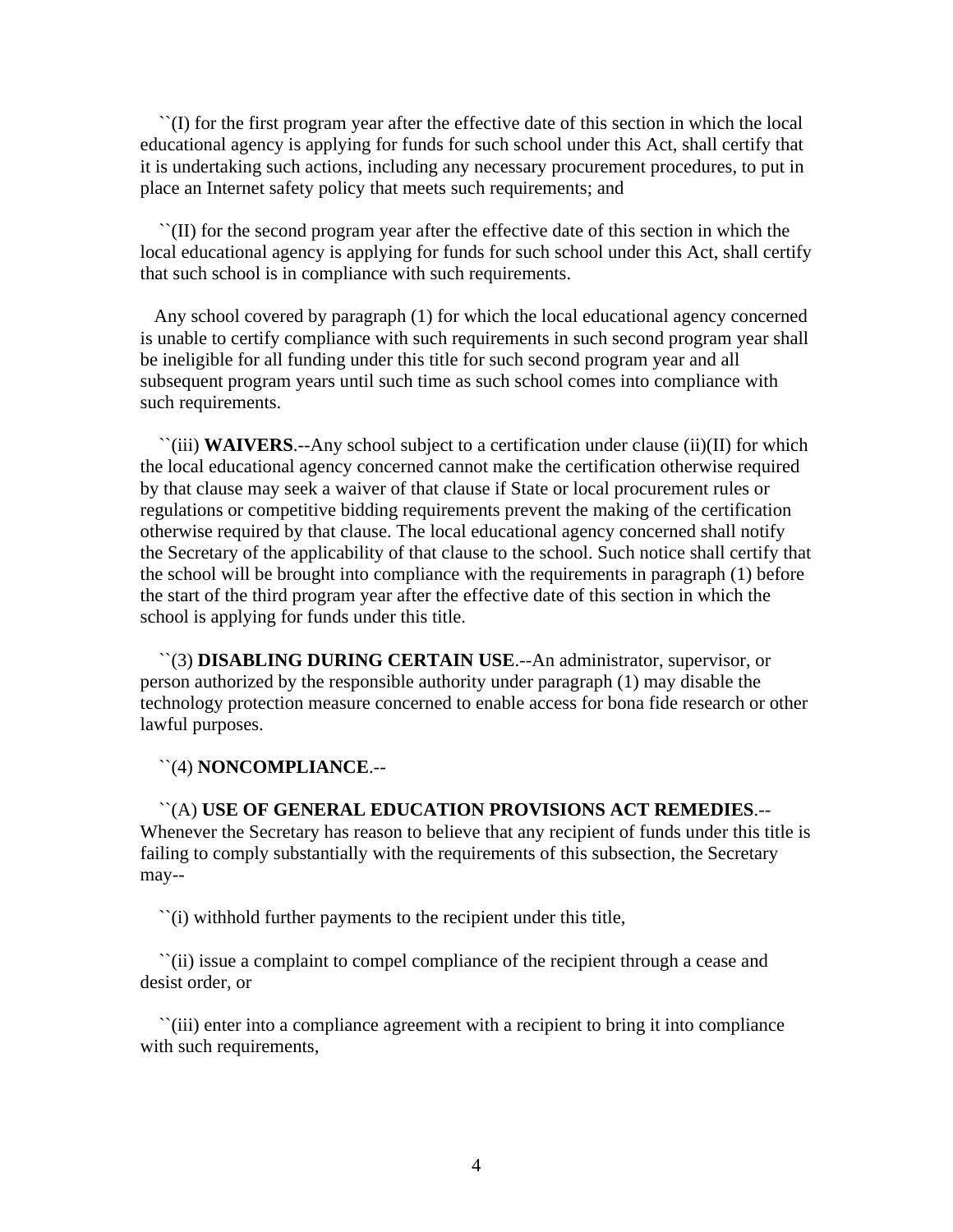in same manner as the Secretary is authorized to take such actions under sections 455, 456, and 457, respectively, of the General Education Provisions Act (20 U.S.C. 1234d).

 ``(B) **RECOVERY OF FUNDS PROHIBITED**.--The actions authorized by subparagraph (A) are the exclusive remedies available with respect to the failure of a school to comply substantially with a provision of this subsection, and the Secretary shall not seek a recovery of funds from the recipient for such failure.

 ``(C) **RECOMMENCEMENT OF PAYMENTS**.--Whenever the Secretary determines (whether by certification or other appropriate evidence) that a recipient of funds who is subject to the withholding of payments under subparagraph (A)(i) has cured the failure providing the basis for the withholding of payments, the Secretary shall cease the withholding of payments to the recipient under that subparagraph.

``(5) **DEFINITIONS**.--In this section:

 ``(A) **COMPUTER**.--The term `computer' includes any hardware, software, or other technology attached or connected to, installed in, or otherwise used in connection with a computer.

 ``(B) **ACCESS TO INTERNET**.--A computer shall be considered to have access to the Internet if such computer is equipped with a modem or is connected to a computer network which has access to the Internet.

 ``(C) **ACQUISITION OR OPERATION**.--A elementary or secondary school shall be considered to have received funds under this title for the acquisition or operation of any computer if such funds are used in any manner, directly or indirectly--

``(i) to purchase, lease, or otherwise acquire or obtain the use of such computer; or

 ``(ii) to obtain services, supplies, software, or other actions or materials to support, or in connection with, the operation of such computer.

 ``(D) **MINOR**.--The term `minor' means an individual who has not attained the age of 17.

 ``(E) **CHILD PORNOGRAPHY**.--The term `child pornography' has the meaning given such term in section 2256 of title 18, United States Code.

 ``(F) **HARMFUL TO MINORS**.--The term `harmful to minors' means any picture, image, graphic image file, or other visual depiction that--

 ``(i) taken as a whole and with respect to minors, appeals to a prurient interest in nudity, sex, or excretion;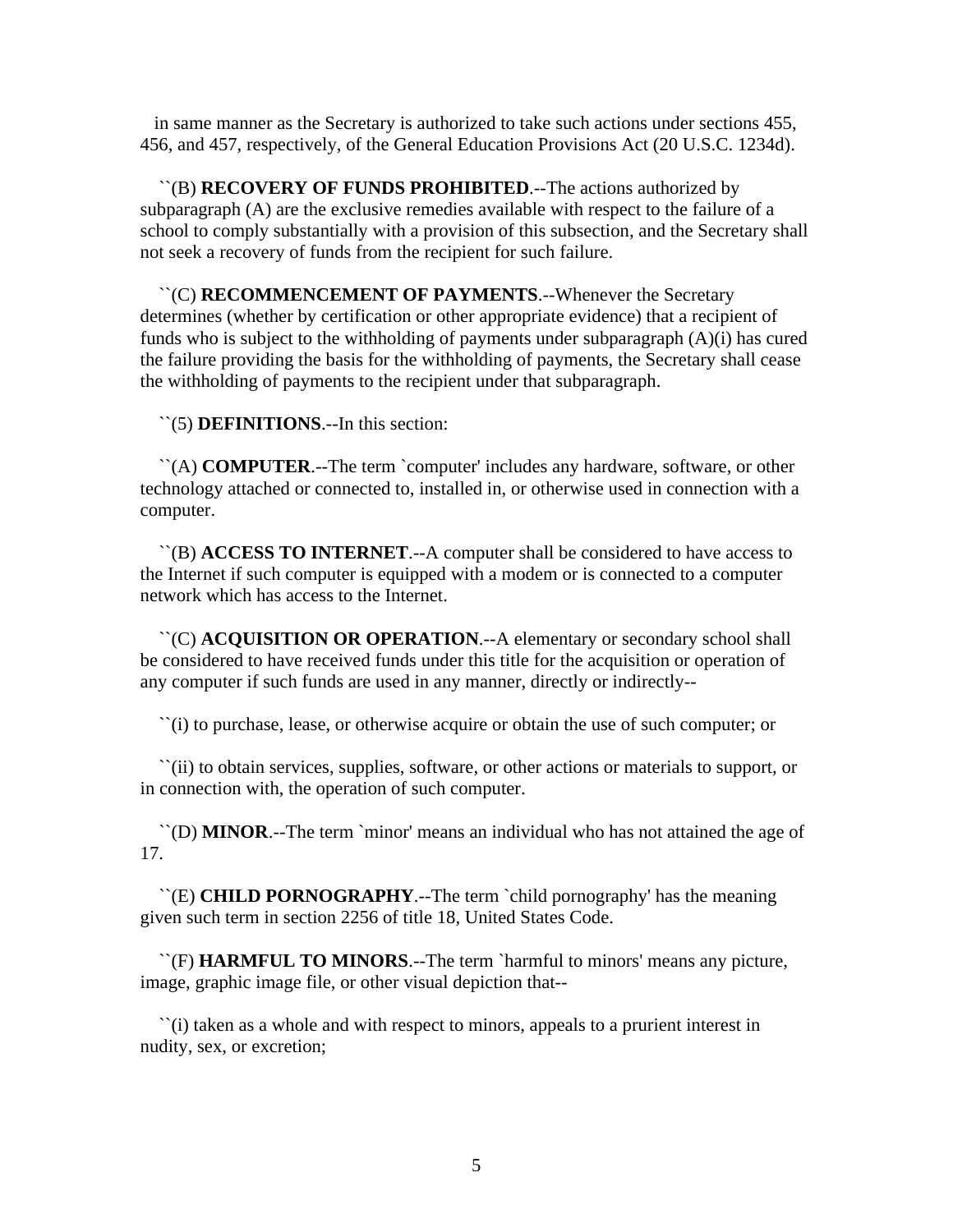``(ii) depicts, describes, or represents, in a patently offensive way with respect to what is suitable for minors, an actual or simulated sexual act or sexual contact, actual or simulated normal or perverted sexual acts, or a lewd exhibition of the genitals; and

 ``(iii) taken as a whole, lacks serious literary, artistic, political, or scientific value as to minors.

 ``(G) **OBSCENE**.--The term `obscene' has the meaning given such term in section 1460 of title 18, United States Code.

 ``(H) **SEXUAL ACT; SEXUAL CONTACT**.--The terms `sexual act' and `sexual contact' have the meanings given such terms in section 2246 of title 18, United States Code.

 ``(b) **EFFECTIVE DATE**.--This section shall take effect 120 days after the date of the enactment of the Children's Internet Protection Act.

 ``(c) **SEPARABILITY**.--If any provision of this section is held invalid, the remainder of this section shall not be affected thereby.''.

# **SEC. 1712. LIMITATION ON AVAILABILITY OF CERTAIN FUNDS FOR LIBRARIES.**

 (a) **AMENDMENT**.--Section 224 of the Museum and Library Services Act (20 U.S.C. 9134(b)) is amended--

(1) in subsection (b)--

(A) by redesignating paragraph (6) as paragraph (7); and

(B) by inserting after paragraph (5) the following new paragraph:

``(6) provide assurances that the State will comply with subsection (f); and''; and

(2) by adding at the end the following new subsection:

## ``(f) **INTERNET SAFETY**.--

 ``(1) **IN GENERAL**.--No funds made available under this Act for a library described in section  $213(2)(A)$  or (B) that does not receive services at discount rates under section 254(h)(6) of the Communications Act of 1934, as added by section 1721 of this Children's Internet Protection Act, may be used to purchase computers used to access the Internet, or to pay for direct costs associated with accessing the Internet, for such library unless--

 $\lq (A)$  such library--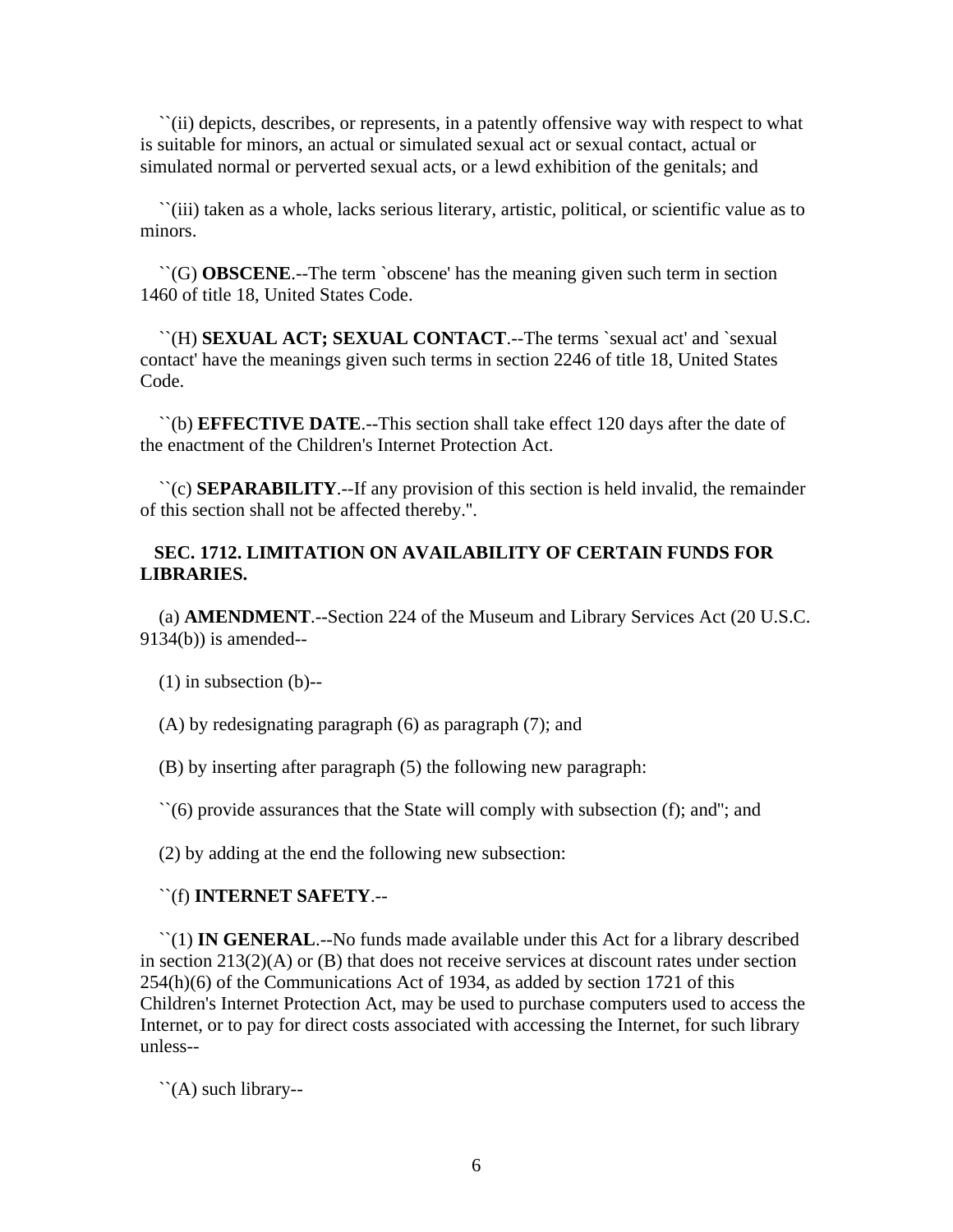``(i) has in place a policy of Internet safety for minors that includes the operation of a technology protection measure with respect to any of its computers with Internet access that protects against access through such computers to visual depictions that are--

``(I) obscene;

``(II) child pornography; or

``(III) harmful to minors; and

 ``(ii) is enforcing the operation of such technology protection measure during any use of such computers by minors; and

 $\lq (B)$  such library--

 ``(i) has in place a policy of Internet safety that includes the operation of a technology protection measure with respect to any of its computers with Internet access that protects against access through such computers to visual depictions that are--

``(I) obscene; or

``(II) child pornography; and

 ``(ii) is enforcing the operation of such technology protection measure during any use of such computers.

 ``(2) **ACCESS TO OTHER MATERIALS**.--Nothing in this subsection shall be construed to prohibit a library from limiting Internet access to or otherwise protecting against materials other than those referred to in subclauses (I), (II), and (III) of paragraph  $(1)(A)(i)$ .

 ``(3) **DISABLING DURING CERTAIN USE**.--An administrator, supervisor, or other authority may disable a technology protection measure under paragraph (1) to enable access for bona fide research or other lawful purposes.

#### ``(4) **TIMING AND APPLICABILITY OF IMPLEMENTATION**.--

 ``(A) **IN GENERAL**.--A library covered by paragraph (1) shall certify the compliance of such library with the requirements of paragraph (1) as part of the application process for the next program funding year under this Act following the effective date of this subsection, and for each subsequent program funding year thereafter.

``(B) **PROCESS**.--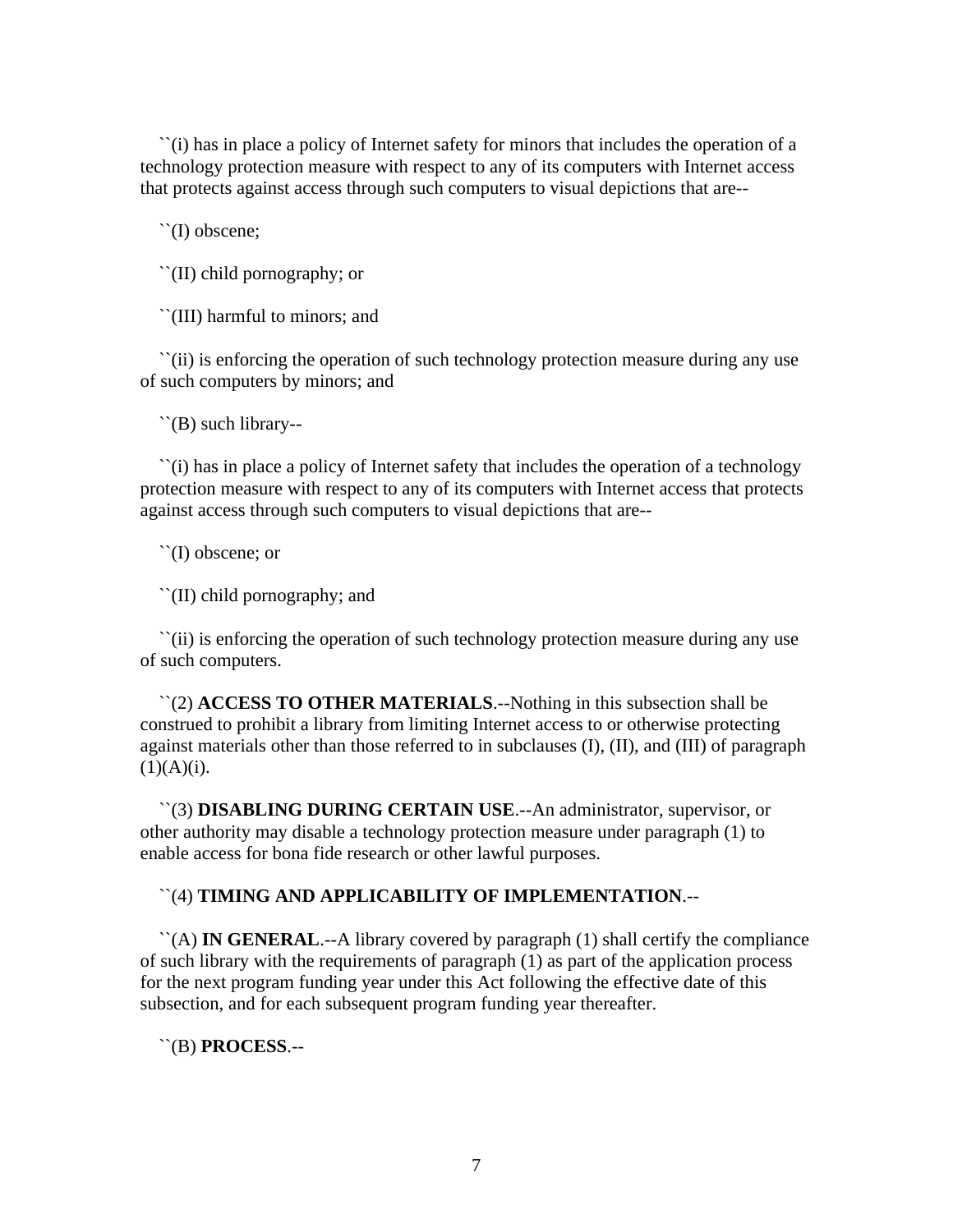# ``(i) **LIBRARIES WITH INTERNET SAFETY POLICIES AND TECHNOLOGY PROTECTION MEASURES IN PLACE**.--A library covered by paragraph (1) that has in place an Internet safety policy meeting the requirements of paragraph (1) shall certify its compliance with paragraph (1) during each annual program application cycle under this Act.

 ``(ii) **LIBRARIES WITHOUT INTERNET SAFETY POLICIES AND TECHNOLOGY PROTECTION MEASURES IN PLACE**.--A library covered by paragraph (1) that does not have in place an Internet safety policy meeting the requirements of paragraph (1)--

 ``(I) for the first program year after the effective date of this subsection in which the library applies for funds under this Act, shall certify that it is undertaking such actions, including any necessary procurement procedures, to put in place an Internet safety policy that meets such requirements; and

 ``(II) for the second program year after the effective date of this subsection in which the library applies for funds under this Act, shall certify that such library is in compliance with such requirements.

 Any library covered by paragraph (1) that is unable to certify compliance with such requirements in such second program year shall be ineligible for all funding under this Act for such second program year and all subsequent program years until such time as such library comes into compliance with such requirements.

 ``(iii) **WAIVERS**.--Any library subject to a certification under clause (ii)(II) that cannot make the certification otherwise required by that clause may seek a waiver of that clause if State or local procurement rules or regulations or competitive bidding requirements prevent the making of the certification otherwise required by that clause. The library shall notify the Director of the Institute of Museum and Library Services of the applicability of that clause to the library. Such notice shall certify that the library will comply with the requirements in paragraph (1) before the start of the third program year after the effective date of this subsection for which the library is applying for funds under this Act.

#### ``(5) **NONCOMPLIANCE**.--

 ``(A) **USE OF GENERAL EDUCATION PROVISIONS ACT REMEDIES**.-- Whenever the Director of the Institute of Museum and Library Services has reason to believe that any recipient of funds this Act is failing to comply substantially with the requirements of this subsection, the Director may--

``(i) withhold further payments to the recipient under this Act,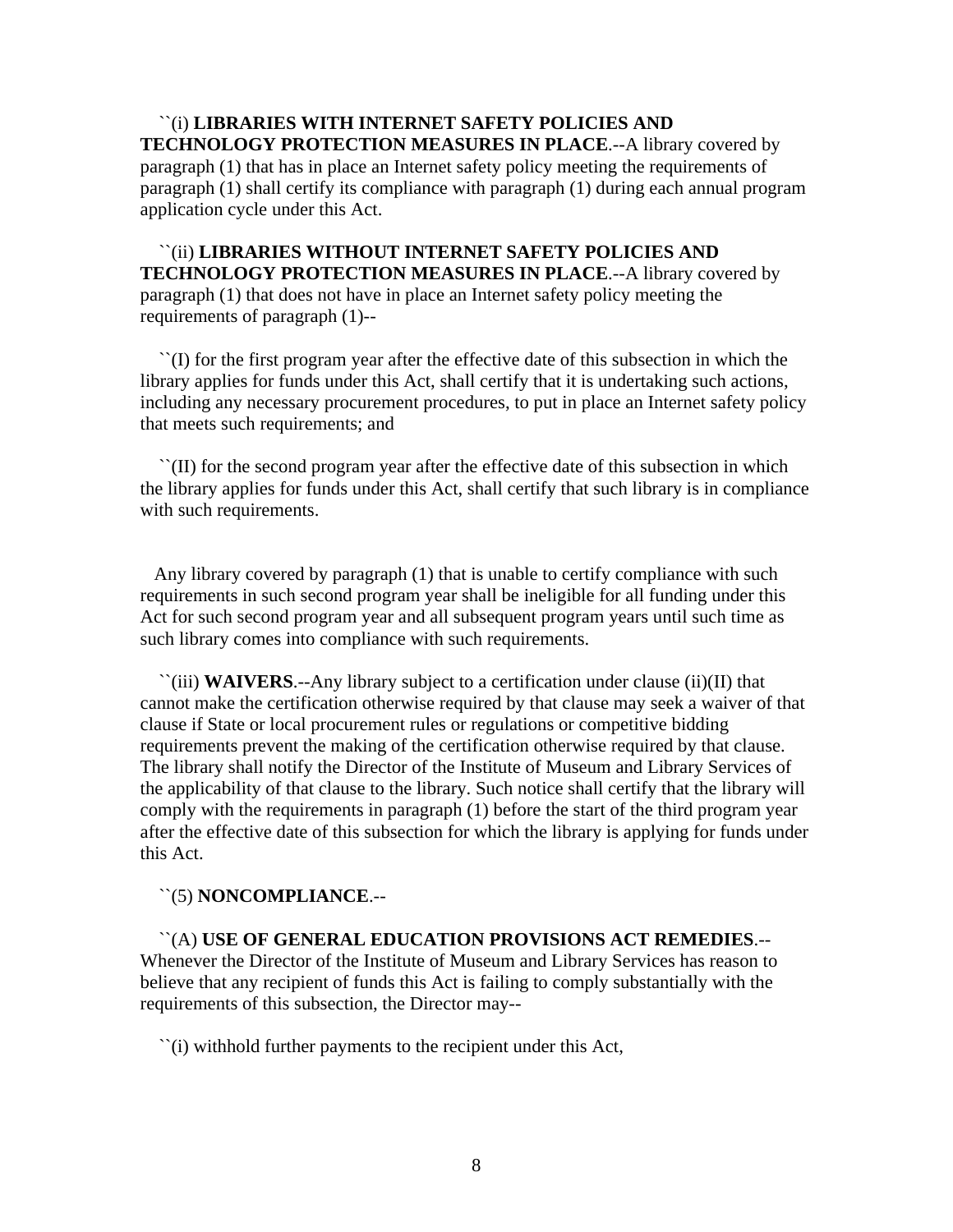``(ii) issue a complaint to compel compliance of the recipient through a cease and desist order, or

 ``(iii) enter into a compliance agreement with a recipient to bring it into compliance with such requirements.

 ``(B) **RECOVERY OF FUNDS PROHIBITED**.--The actions authorized by subparagraph (A) are the exclusive remedies available with respect to the failure of a library to comply substantially with a provision of this subsection, and the Director shall not seek a recovery of funds from the recipient for such failure.

 ``(C) **RECOMMENCEMENT OF PAYMENTS**.--Whenever the Director determines (whether by certification or other appropriate evidence) that a recipient of funds who is subject to the withholding of payments under subparagraph (A)(i) has cured the failure providing the basis for the withholding of payments, the Director shall cease the withholding of payments to the recipient under that subparagraph.

 ``(6) **SEPARABILITY**.--If any provision of this subsection is held invalid, the remainder of this subsection shall not be affected thereby.

``(7) **DEFINITIONS**.--In this section:

 ``(A) **CHILD PORNOGRAPHY**.--The term `child pornography' has the meaning given such term in section 2256 of title 18, United States Code.

 ``(B) **HARMFUL TO MINORS**.--The term `harmful to minors' means any picture, image, graphic image file, or other visual depiction that--

 ``(i) taken as a whole and with respect to minors, appeals to a prurient interest in nudity, sex, or excretion;

 ``(ii) depicts, describes, or represents, in a patently offensive way with respect to what is suitable for minors, an actual or simulated sexual act or sexual contact, actual or simulated normal or perverted sexual acts, or a lewd exhibition of the genitals; and

 ``(iii) taken as a whole, lacks serious literary, artistic, political, or scientific value as to minors.

 ``(C) **MINOR**.--The term `minor' means an individual who has not attained the age of 17.

 ``(D) **OBSCENE**.--The term `obscene' has the meaning given such term in section 1460 of title 18, United States Code.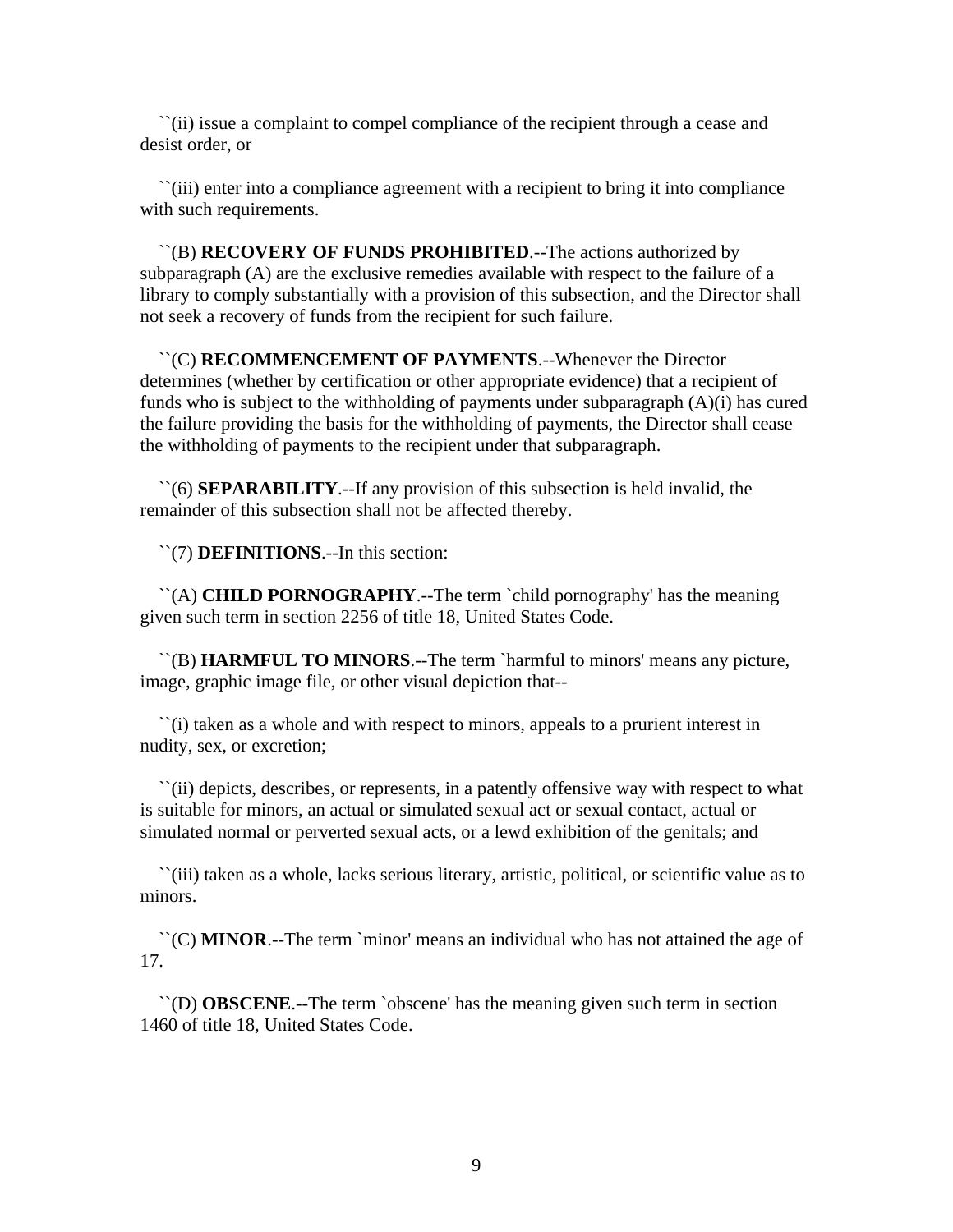``(E) **SEXUAL ACT; SEXUAL CONTACT**.--The terms `sexual act' and `sexual contact' have the meanings given such terms in section 2246 of title 18, United States Code.''.

 (b) **EFFECTIVE DATE**.--The amendment made by this section shall take effect 120 days after the date of the enactment of this Act.

Subtitle B--Universal Service Discounts

## **SEC. 1721. REQUIREMENT FOR SCHOOLS AND LIBRARIES TO ENFORCE INTERNET SAFETY POLICIES WITH TECHNOLOGY PROTECTION MEASURES FOR COMPUTERS WITH INTERNET ACCESS AS CONDITION OF UNIVERSAL SERVICE DISCOUNTS.**

 (a) **SCHOOLS**.--Section 254(h) of the Communications Act of 1934 (47 U.S.C.  $254(h)$ ) is amended--

(1) by redesignating paragraph (5) as paragraph (7); and

(2) by inserting after paragraph (4) the following new paragraph (5):

# ``(5) **REQUIREMENTS FOR CERTAIN SCHOOLS WITH COMPUTERS HAVING INTERNET ACCESS**.--

#### ``(A) **INTERNET SAFETY**.--

 ``(i) **IN GENERAL**.--Except as provided in clause (ii), an elementary or secondary school having computers with Internet access may not receive services at discount rates under paragraph (1)(B) unless the school, school board, local educational agency, or other authority with responsibility for administration of the school--

 ``(I) submits to the Commission the certifications described in subparagraphs (B) and  $(C);$ 

 ``(II) submits to the Commission a certification that an Internet safety policy has been adopted and implemented for the school under subsection (l); and

``(III) ensures the use of such computers in accordance with the certifications.

 ``(ii) **APPLICABILITY**.--The prohibition in clause (i) shall not apply with respect to a school that receives services at discount rates under paragraph (1)(B) only for purposes other than the provision of Internet access, Internet service, or internal connections.

 ``(iii) **PUBLIC NOTICE; HEARING**.--An elementary or secondary school described in clause (i), or the school board, local educational agency, or other authority with responsibility for administration of the school, shall provide reasonable public notice and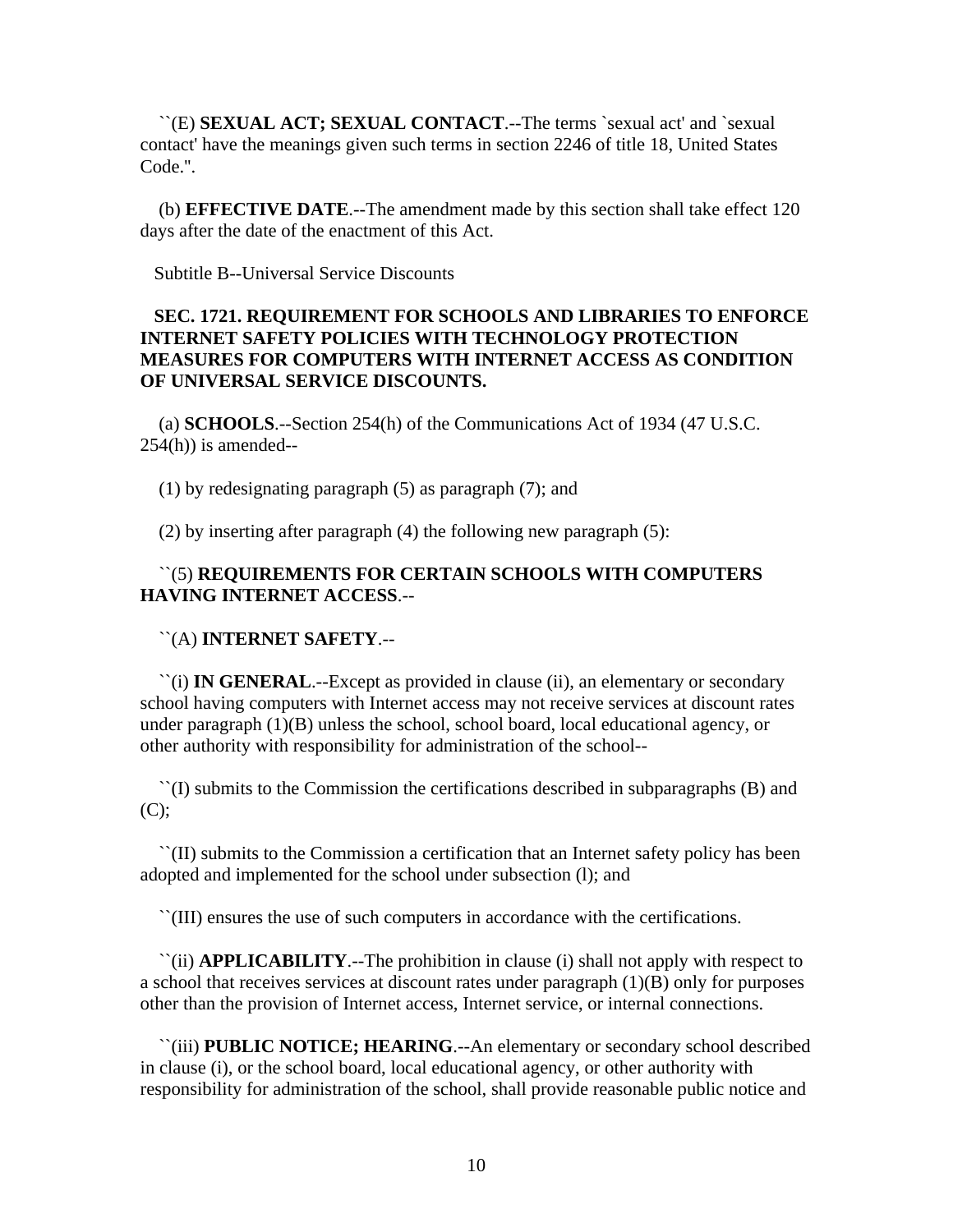hold at least 1 public hearing or meeting to address the proposed Internet safety policy. In the case of an elementary or secondary school other than an elementary or secondary school as defined in section 14101 of the Elementary and Secondary Education Act of 1965 (20 U.S.C. 8801), the notice and hearing required by this clause may be limited to those members of the public with a relationship to the school.

 ``(B) **CERTIFICATION WITH RESPECT TO MINORS**.--A certification under this subparagraph is a certification that the school, school board, local educational agency, or other authority with responsibility for administration of the school--

 ``(i) is enforcing a policy of Internet safety for minors that includes monitoring the online activities of minors and the operation of a technology protection measure with respect to any of its computers with Internet access that protects against access through such computers to visual depictions that are--

``(I) obscene;

``(II) child pornography; or

``(III) harmful to minors; and

 ``(ii) is enforcing the operation of such technology protection measure during any use of such computers by minors.

 ``(C) **CERTIFICATION WITH RESPECT TO ADULTS**.--A certification under this paragraph is a certification that the school, school board, local educational agency, or other authority with responsibility for administration of the school--

 ``(i) is enforcing a policy of Internet safety that includes the operation of a technology protection measure with respect to any of its computers with Internet access that protects against access through such computers to visual depictions that are--

``(I) obscene; or

``(II) child pornography; and

 ``(ii) is enforcing the operation of such technology protection measure during any use of such computers.

 ``(D) **DISABLING DURING ADULT USE**.--An administrator, supervisor, or other person authorized by the certifying authority under subparagraph (A)(i) may disable the technology protection measure concerned, during use by an adult, to enable access for bona fide research or other lawful purpose.

## ``(E) **TIMING OF IMPLEMENTATION**.--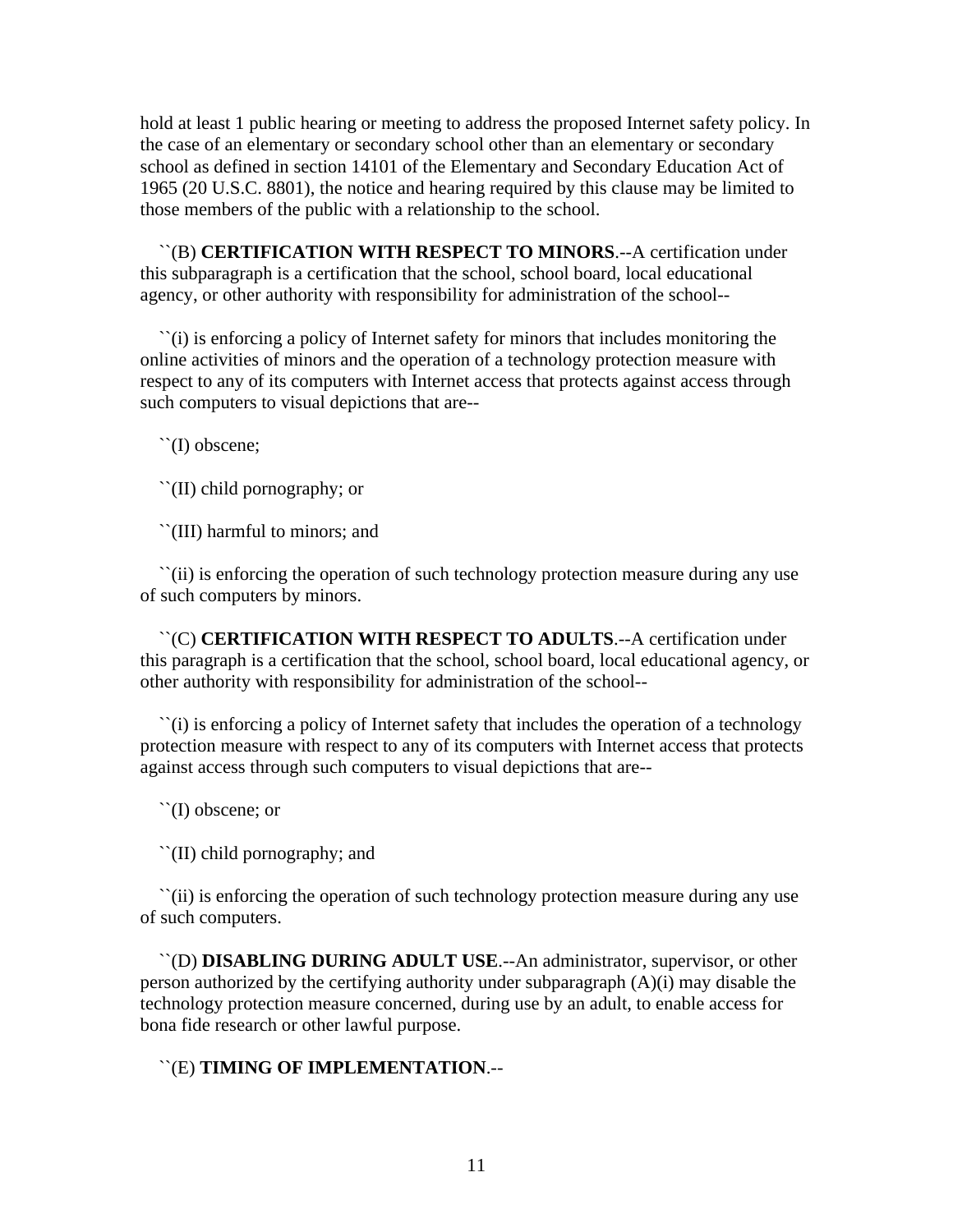``(i) **IN GENERAL**.--Subject to clause (ii) in the case of any school covered by this paragraph as of the effective date of this paragraph under section 1721(h) of the Children's Internet Protection Act, the certification under subparagraphs (B) and (C) shall be made--

 ``(I) with respect to the first program funding year under this subsection following such effective date, not later than 120 days after the beginning of such program funding year; and

 ``(II) with respect to any subsequent program funding year, as part of the application process for such program funding year.

``(ii) **PROCESS**.--

 ``(I) **SCHOOLS WITH INTERNET SAFETY POLICY AND TECHNOLOGY PROTECTION MEASURES IN PLACE**.--A school covered by clause (i) that has in place an Internet safety policy and technology protection measures meeting the requirements necessary for certification under subparagraphs (B) and (C) shall certify its compliance with subparagraphs (B) and (C) during each annual program application cycle under this subsection, except that with respect to the first program funding year after the effective date of this paragraph under section 1721(h) of the Children's Internet Protection Act, the certifications shall be made not later than 120 days after the beginning of such first program funding year.

 ``(II) **SCHOOLS WITHOUT INTERNET SAFETY POLICY AND TECHNOLOGY PROTECTION MEASURES IN PLACE**.--A school covered by clause (i) that does not have in place an Internet safety policy and technology protection measures meeting the requirements necessary for certification under subparagraphs (B) and  $(C)$ --

 ``(aa) for the first program year after the effective date of this subsection in which it is applying for funds under this subsection, shall certify that it is undertaking such actions, including any necessary procurement procedures, to put in place an Internet safety policy and technology protection measures meeting the requirements necessary for certification under subparagraphs  $(B)$  and  $(C)$ ; and

 ``(bb) for the second program year after the effective date of this subsection in which it is applying for funds under this subsection, shall certify that it is in compliance with subparagraphs (B) and (C).

 Any school that is unable to certify compliance with such requirements in such second program year shall be ineligible for services at discount rates or funding in lieu of services at such rates under this subsection for such second year and all subsequent program years under this subsection, until such time as such school comes into compliance with this paragraph.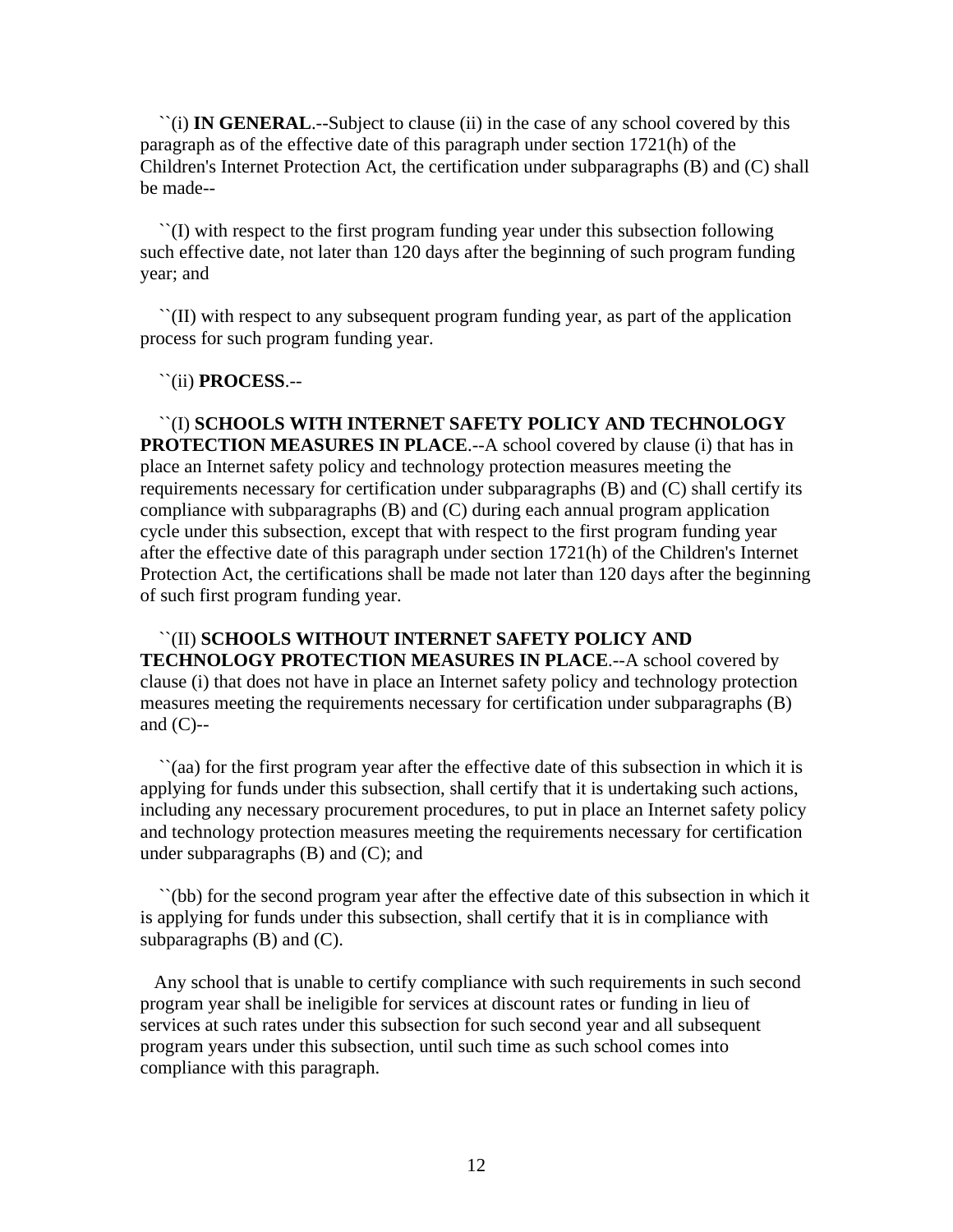``(III) **WAIVERS**.--Any school subject to subclause (II) that cannot come into compliance with subparagraphs (B) and (C) in such second year program may seek a waiver of subclause (II)(bb) if State or local procurement rules or regulations or competitive bidding requirements prevent the making of the certification otherwise required by such subclause. A school, school board, local educational agency, or other authority with responsibility for administration of the school shall notify the Commission of the applicability of such subclause to the school. Such notice shall certify that the school in question will be brought into compliance before the start of the third program year after the effective date of this subsection in which the school is applying for funds under this subsection.

## ``(F) **NONCOMPLIANCE**.--

 ``(i) **FAILURE TO SUBMIT CERTIFICATION**.--Any school that knowingly failsto comply with the application guidelines regarding the annual submission of certification required by this paragraph shall not be eligible for services at discount rates or funding in lieu of services at such rates under this subsection.

 ``(ii) **FAILURE TO COMPLY WITH CERTIFICATION**.--Any school that knowingly fails to ensure the use of its computers in accordance with a certification under subparagraphs (B) and (C) shall reimburse any funds and discounts received under this subsection for the period covered by such certification.

#### ``(iii) **REMEDY OF NONCOMPLIANCE**.--

 ``(I) **FAILURE TO SUBMIT**.--A school that has failed to submit a certification under clause (i) may remedy the failure by submitting the certification to which the failure relates. Upon submittal of such certification, the school shall be eligible for services at discount rates under this subsection.

 ``(II) **FAILURE TO COMPLY**.--A school that has failed to comply with a certification as described in clause (ii) may remedy the failure by ensuring the use of its computers in accordance with such certification. Upon submittal to the Commission of a certification or other appropriate evidence of such remedy, the school shall be eligible for services at discount rates under this subsection.''.

 (b) **LIBRARIES**.--Such section 254(h) is further amended by inserting after paragraph (5), as amended by subsection (a) of this section, the following new paragraph:

## ``(6) **REQUIREMENTS FOR CERTAIN LIBRARIES WITH COMPUTERS HAVING INTERNET ACCESS**.--

#### ``(A) **INTERNET SAFETY**.--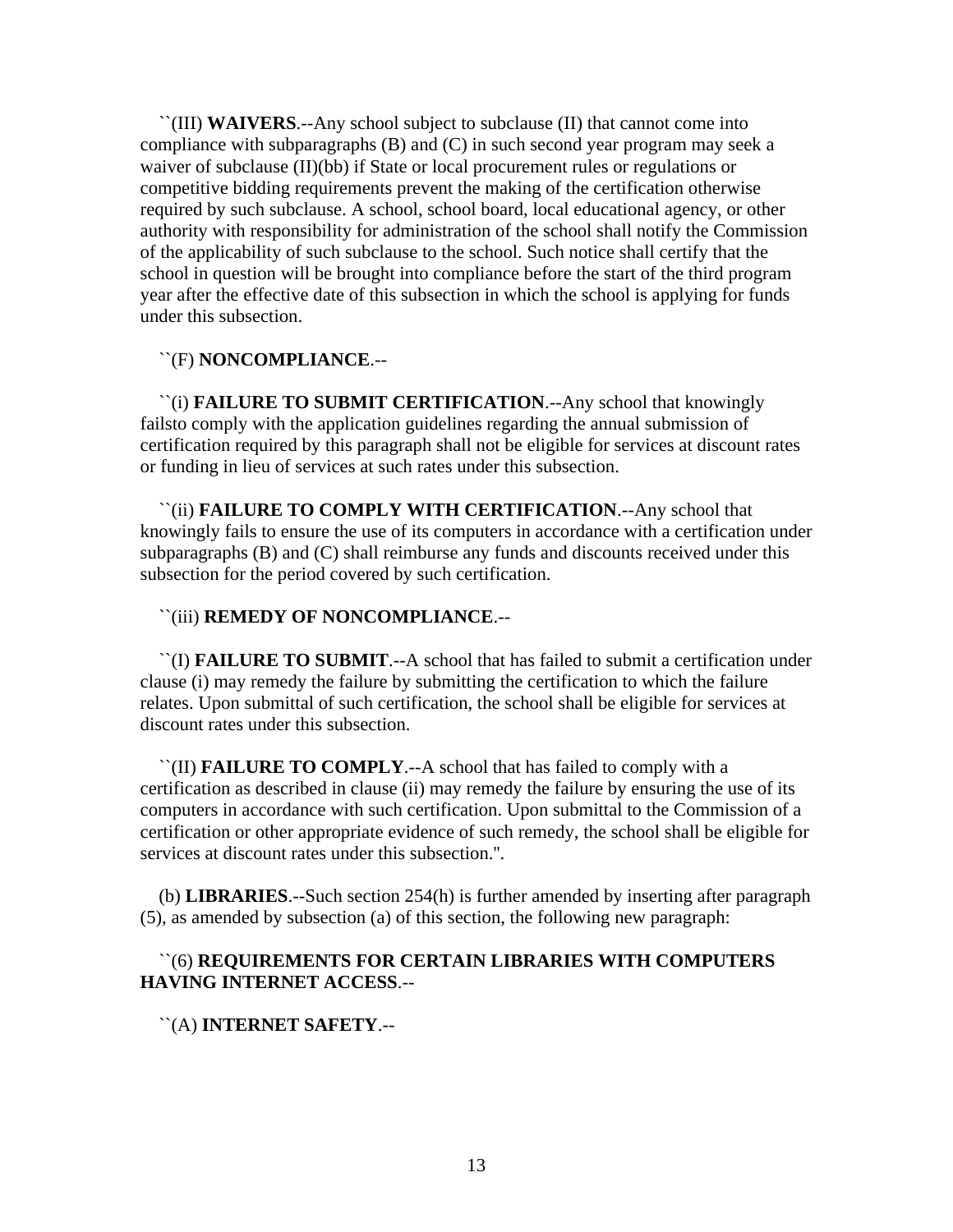``(i) **IN GENERAL**.--Except as provided in clause (ii), a library having one or more computers with Internet access may not receive services at discount rates under paragraph  $(1)(B)$  unless the library--

 ``(I) submits to the Commission the certifications described in subparagraphs (B) and (C); and

 ``(II) submits to the Commission a certification that an Internet safety policy has been adopted and implemented for the library under subsection (l); and

``(III) ensures the use of such computers in accordance with the certifications.

 ``(ii) **APPLICABILITY**.--The prohibition in clause (i) shall not apply with respect to a library that receives services at discount rates under paragraph (1)(B) only for purposes other than the provision of Internet access, Internet service, or internal connections.

 ``(iii) **PUBLIC NOTICE; HEARING**.--A library described in clause (i) shall provide reasonable public notice and hold at least 1 public hearing or meeting to address the proposed Internet safety policy.

 ``(B) **CERTIFICATION WITH RESPECT TO MINORS**.--A certification under this subparagraph is a certification that the library--

 ``(i) is enforcing a policy of Internet safety that includes the operation of a technology protection measure with respect to any of its computers with Internet access that protects against access through such computers to visual depictions that are--

``(I) obscene;

``(II) child pornography; or

``(III) harmful to minors; and

 ``(ii) is enforcing the operation of such technology protection measure during any use of such computers by minors.

 ``(C) **CERTIFICATION WITH RESPECT TO ADULTS**.--A certification under this paragraph is a certification that the library--

 ``(i) is enforcing a policy of Internet safety that includes the operation of a technology protection measure with respect to any of its computers with Internet access that protects against access through such computers to visual depictions that are--

``(I) obscene; or

``(II) child pornography; and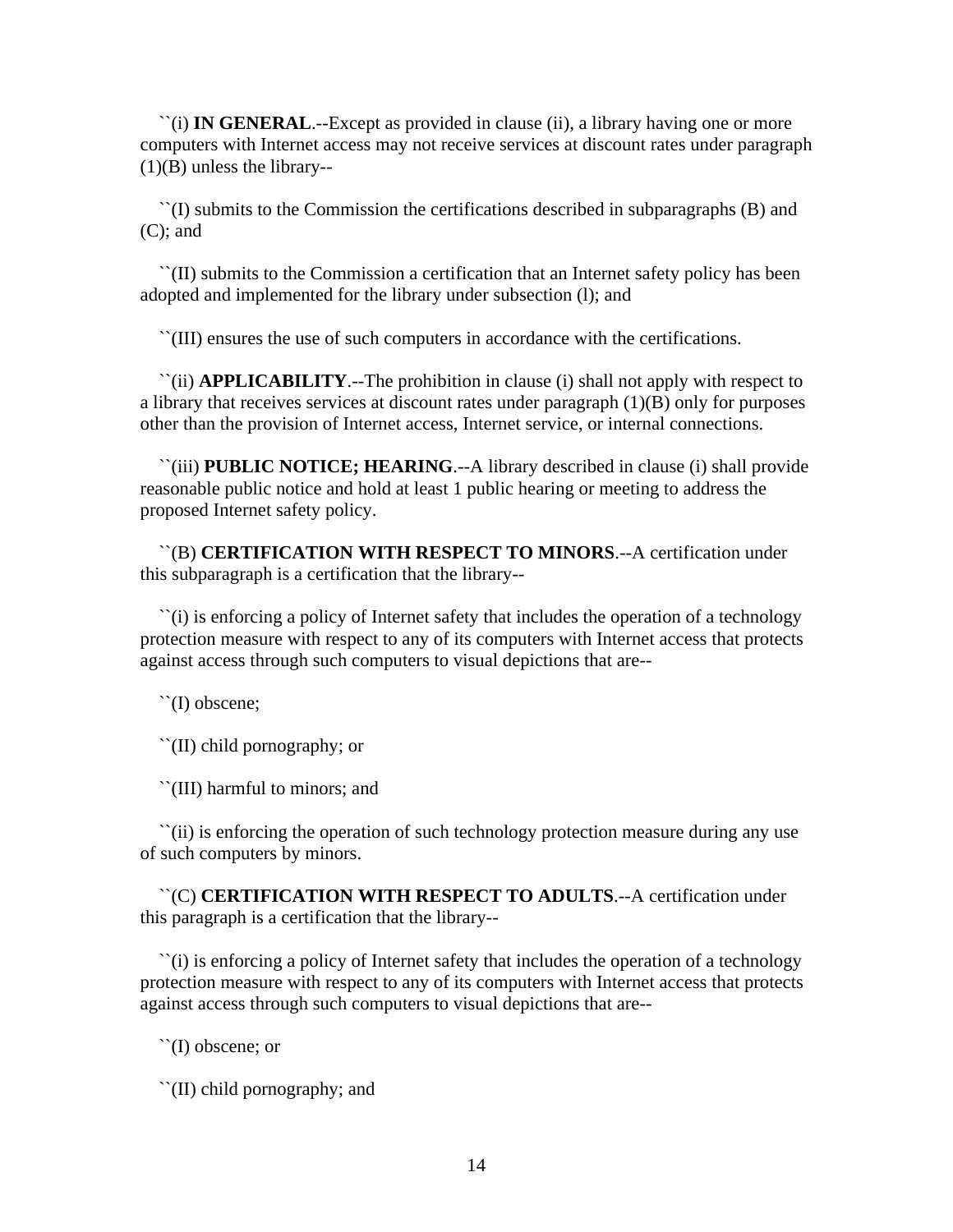``(ii) is enforcing the operation of such technology protection measure during any use of such computers.

 ``(D) **DISABLING DURING ADULT USE**.--An administrator, supervisor, or other person authorized by the certifying authority under subparagraph (A)(i) may disable the technology protection measure concerned, during use by an adult, to enable access for bona fide research or other lawful purpose.

#### ``(E) **TIMING OF IMPLEMENTATION**.--

 ``(i) **IN GENERAL**.--Subject to clause (ii) in the case of any library covered by this paragraph as of the effective date of this paragraph under section 1721(h) of the Children's Internet Protection Act, the certification under subparagraphs (B) and (C) shall be made--

 ``(I) with respect to the first program funding year under this subsection following such effective date, not later than 120 days after the beginning of such program funding year; and

 ``(II) with respect to any subsequent program funding year, as part of the application process for such program funding year.

#### ``(ii) **PROCESS**.--

 ``(I) **LIBRARIES WITH INTERNET SAFETY POLICY AND TECHNOLOGY PROTECTION MEASURES IN PLACE**.--A library covered by clause (i) that has in place an Internet safety policy and technology protection measures meeting the requirements necessary for certification under subparagraphs (B) and (C) shall certify its compliance with subparagraphs (B) and (C) during each annual program application cycle under this subsection, except that with respect to the first program funding year after the effective date of this paragraph under section 1721(h) of the Children's Internet Protection Act, the certifications shall be made not later than 120 days after the beginning of such first program funding year.

 ``(II) **LIBRARIES WITHOUT INTERNET SAFETY POLICY AND TECHNOLOGY PROTECTION MEASURES IN PLACE**.--A library covered by clause (i) that does not have in place an Internet safety policy and technology protection measures meeting the requirements necessary for certification under subparagraphs (B) and  $(C)$ --

 ``(aa) for the first program year after the effective date of this subsection in which it is applying for funds under this subsection, shall certify that it is undertaking such actions, including any necessary procurement procedures, to put in place an Internet safety policy and technology protection measures meeting the requirements necessary for certification under subparagraphs  $(B)$  and  $(C)$ ; and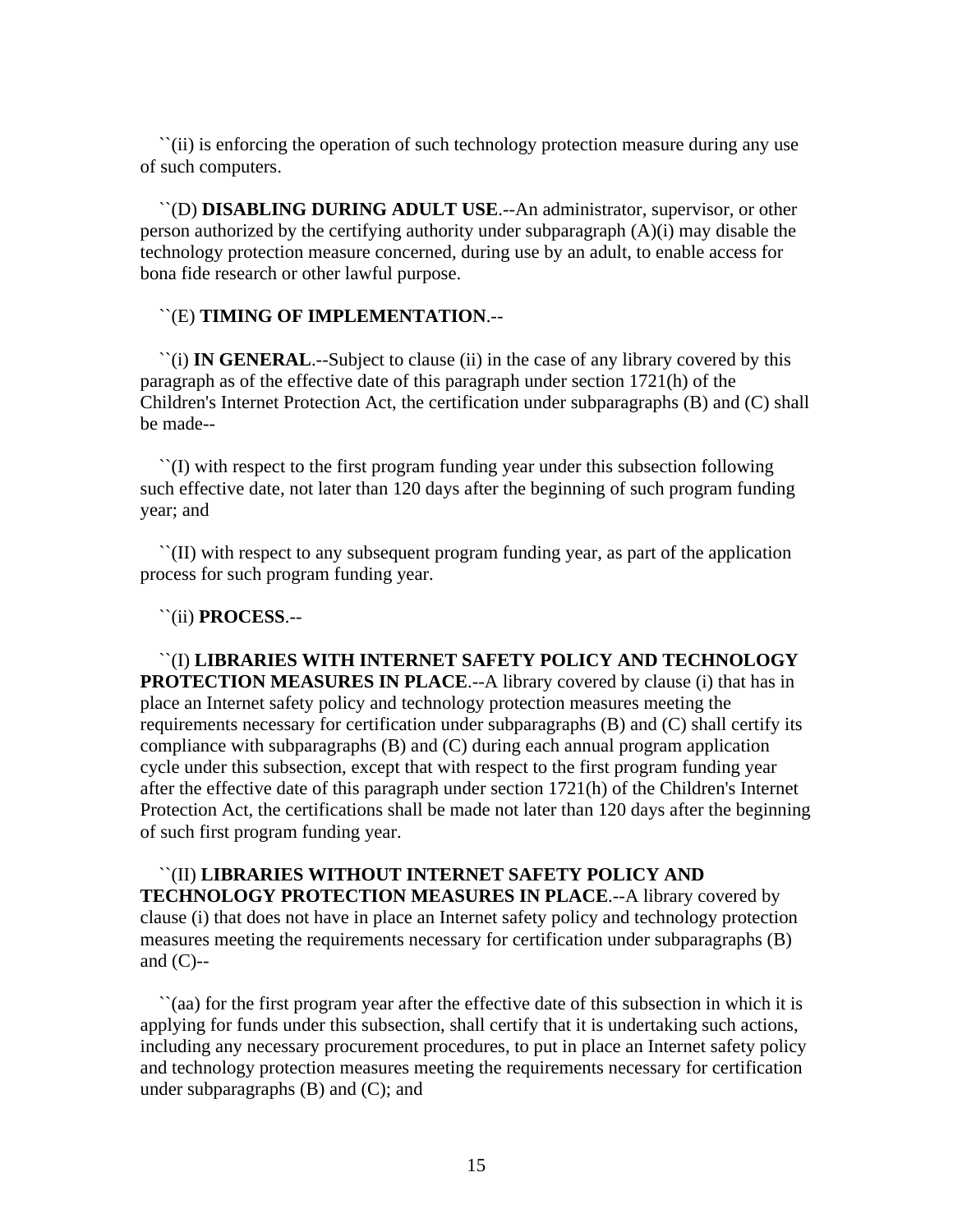``(bb) for the second program year after the effective date of this subsection in which it is applying for funds under this subsection, shall certify that it is in compliance with subparagraphs  $(B)$  and  $(C)$ .

 Any library that is unable to certify compliance with such requirements in such second program year shall be ineligible for services at discount rates or funding in lieu of services at such rates under this subsection for such second year and all subsequent program years under this subsection, until such time as such library comes into compliance with this paragraph.

 ``(III) **WAIVERS**.--Any library subject to subclause (II) that cannot come into compliance with subparagraphs (B) and (C) in such second year may seek a waiver of subclause (II)(bb) if State or local procurement rules or regulations or competitive bidding requirements prevent the making of the certification otherwise required by such subclause. A library, library board, or other authority with responsibility for administration of the library shall notify the Commission of the applicability of such subclause to the library. Such notice shall certify that the library in question will be brought into compliance before the start of the third program year after the effective date of this subsection in which the library is applying for funds under this subsection.

## ``(F) **NONCOMPLIANCE**.--

 ``(i) **FAILURE TO SUBMIT CERTIFICATION**.--Any library that knowingly fails to comply with the application guidelines regarding the annual submission of certification required by this paragraph shall not be eligible for services at discount rates or funding in lieu of services at such rates under this subsection.

 ``(ii) **FAILURE TO COMPLY WITH CERTIFICATION**.--Any library that knowingly fails to ensure the use of its computers in accordance with a certification under subparagraphs (B) and (C) shall reimburse all funds and discounts received under this subsection for the period covered by such certification.

#### ``(iii) **REMEDY OF NONCOMPLIANCE**.--

 ``(I) **FAILURE TO SUBMIT**.--A library that has failed to submit a certification under clause (i) may remedy the failure by submitting the certification to which the failure relates. Upon submittal of such certification, the library shall be eligible for services at discount rates under this subsection.

 ``(II) **FAILURE TO COMPLY**.--A library that has failed to comply with a certification as described in clause (ii) may remedy the failure by ensuring the use of its computers in accordance with such certification. Upon submittal to the Commission of a certification or other appropriate evidence of such remedy, the library shall be eligible for services at discount rates under this subsection.''.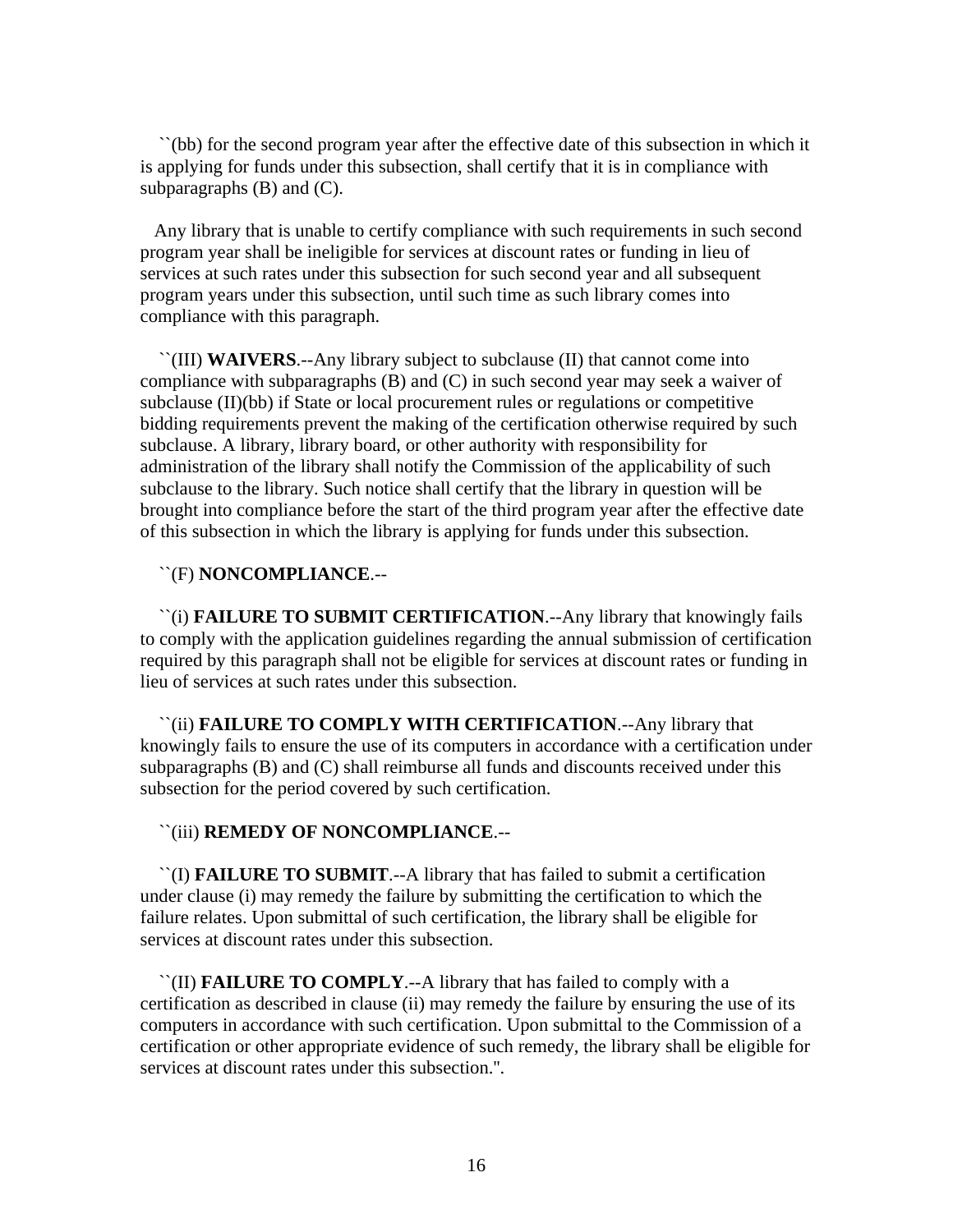(c) **DEFINITIONS**.--Paragraph (7) of such section, as redesignated by subsection  $(a)(1)$  of this section, is amended by adding at the end the following:

 ``(D) **MINOR**.--The term `minor' means any individual who has not attained the age of 17 years.

 ``(E) **OBSCENE**.--The term `obscene' has the meaning given such term in section 1460 of title 18, United States Code.

 ``(F) **CHILD PORNOGRAPHY**.--The term `child pornography' has the meaning given such term in section 2256 of title 18, United States Code.

 ``(G) **HARMFUL TO MINORS**.--The term `harmful to minors' means any picture, image, graphic image file, or other visual depiction that--

 ``(i) taken as a whole and with respect to minors, appeals to a prurient interest in nudity, sex, or excretion;

 ``(ii) depicts, describes, or represents, in a patently offensive way with respect to what is suitable for minors, an actual or simulated sexual act or sexual contact, actual or simulated normal or perverted sexual acts, or a lewd exhibition of the genitals; and

 ``(iii) taken as a whole, lacks serious literary, artistic, political, or scientific value as to minors.

 ``(H) **SEXUAL ACT; SEXUAL CONTACT**.--The terms `sexual act' and `sexual contact' have the meanings given such terms in section 2246 of title 18, United States Code.

 ``(I) **TECHNOLOGY PROTECTION MEASURE**.--The term `technology protection measure' means a specific technology that blocks or filters Internet access to the material covered by a certification under paragraph (5) or (6) to which such certification relates.''.

 (d) **CONFORMING AMENDMENT**.--Paragraph (4) of such section is amended by striking "paragraph  $(5)(A)$ " and inserting "paragraph  $(7)(A)$ ".

 (e) **SEPARABILITY**.--If any provision of paragraph (5) or (6) of section 254(h) of the Communications Act of 1934, as amended by this section, or the application thereof to any person or circumstance is held invalid, the remainder of such paragraph and the application of such paragraph to other persons or circumstances shall not be affected thereby.

# (f) **REGULATIONS**.--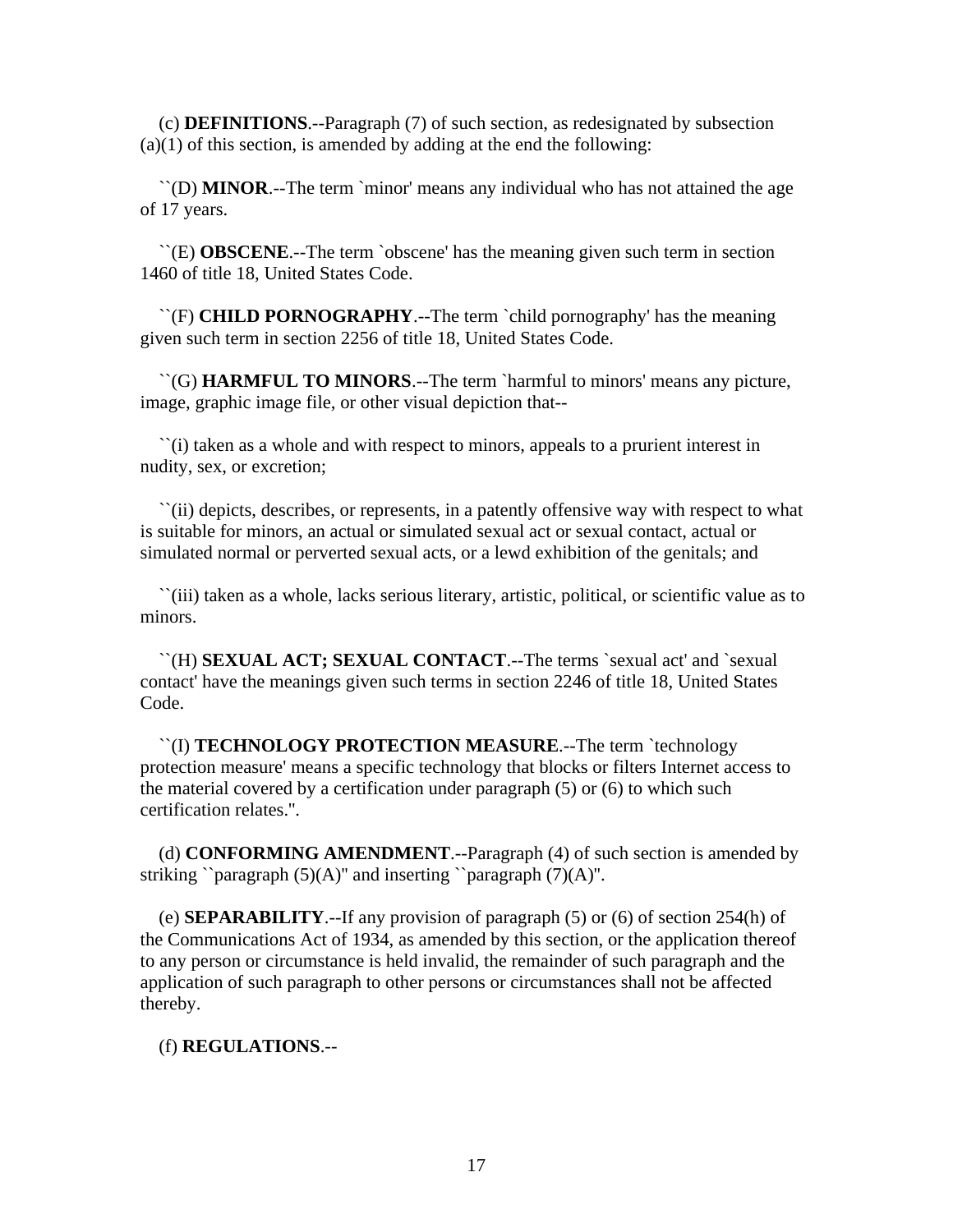(1) **REQUIREMENT**.--The Federal Communications Commission shall prescribe regulations for purposes of administering the provisions of paragraphs (5) and (6) of section 254(h) of the Communications Act of 1934, as amended by this section.

 (2) **DEADLINE**.--Notwithstanding any other provision of law, the Commission shall prescribe regulations under paragraph (1) so as to ensure that such regulations take effect 120 days after the date of the enactment of this Act.

### (g) **AVAILABILITY OF CERTAIN FUNDS FOR ACQUISITION OF TECHNOLOGY PROTECTION MEASURES.**

 (1) **IN GENERAL**.--Notwithstanding any other provision of law, funds available under section 3134 or part A of title VI of the Elementary and Secondary Education Act of 1965, or under section 231 of the Library Services and Technology Act, may be used for the purchase or acquisition of technology protection measures that are necessary to meet the requirements of this title and the amendments made by this title. No other sources of funds for the purchase or acquisition of such measures are authorized by this title, or the amendments made by this title.

 (2) **TECHNOLOGY PROTECTION MEASURE DEFINED**.--In this section, the term ``technology protection measure'' has the meaning given that term in section 1703.

 (h) **EFFECTIVE DATE**.--The amendments made by this section shall take effect 120 days after the date of the enactment of this Act.

Subtitle C--Neighborhood Children's Internet Protection

#### **SEC. 1731. SHORT TITLE.**

This subtitle may be cited as the ``Neighborhood Children's Internet Protection Act''.

#### **SEC. 1732. INTERNET SAFETY POLICY REQUIRED.**

 Section 254 of the Communications Act of 1934 (47 U.S.C. 254) is amended by adding at the end the following:

### ``(l) **INTERNET SAFETY POLICY REQUIREMENT FOR SCHOOLS AND LIBRARIES**.--

 ``(1) **IN GENERAL**.--In carrying out its responsibilities under subsection (h), each school or library to which subsection (h) applies shall--

``(A) adopt and implement an Internet safety policy that addresses--

``(i) access by minors to inappropriate matter on the Internet and World Wide Web;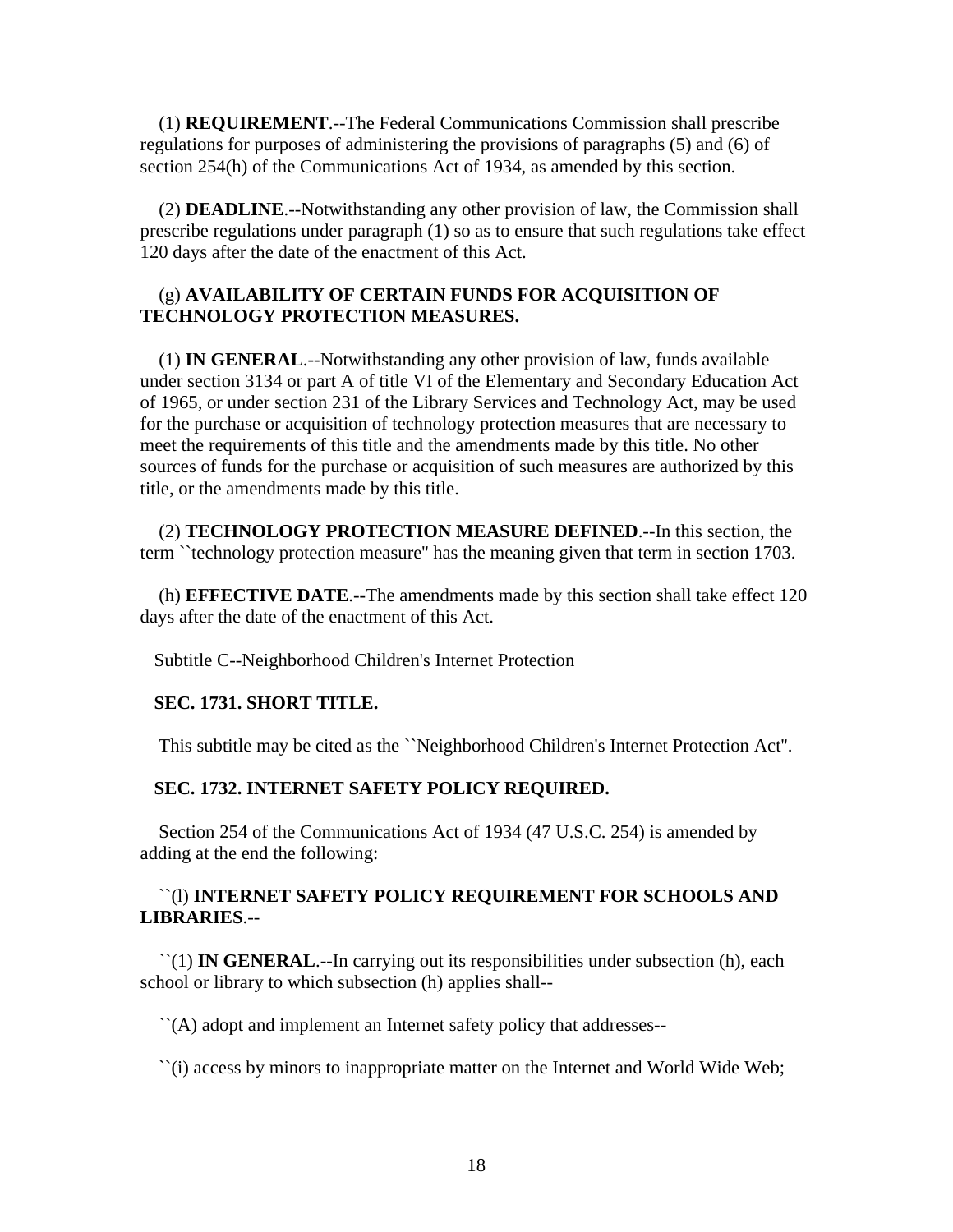``(ii) the safety and security of minors when using electronic mail, chat rooms, and other forms of direct electronic communications;

 ``(iii) unauthorized access, including so-called `hacking', and other unlawful activities by minors online;

 ``(iv) unauthorized disclosure, use, and dissemination of personal identification information regarding minors; and

``(v) measures designed to restrict minors' access to materials harmful to minors; and

 ``(B) provide reasonable public notice and hold at least one public hearing or meeting to address the proposed Internet safety policy.

 ``(2) **LOCAL DETERMINATION OF CONTENT**.--A determination regarding what matter is inappropriate for minors shall be made by the school board, local educational agency, library, or other authority responsible for making the determination. No agency or instrumentality of the United States Government may--

``(A) establish criteria for making such determination;

 ``(B) review the determination made by the certifying school, school board, local educational agency, library, or other authority; or

 ``(C) consider the criteria employed by the certifying school, school board, local educational agency, library, or other authority in the administration of subsection  $(h)(1)(B)$ .

 ``(3) **AVAILABILITY FOR REVIEW**.--Each Internet safety policy adopted under this subsection shall be made available to the Commission, upon request of the Commission, by the school, school board, local educational agency, library, or other authority responsible for adopting such Internet safety policy for purposes of the review of such Internet safety policy by the Commission.

 ``(4) **EFFECTIVE DATE**.--This subsection shall apply with respect to schools and libraries on or after the date that is 120 days after the date of the enactment of the Children's Internet Protection Act.''.

#### **SEC. 1733. IMPLEMENTING REGULATIONS.**

 Not later than 120 days after the date of enactment of this Act, the Federal Communications Commission shall prescribe regulations for purposes of section 254(l) of the Communications Act of 1934, as added by section 1732 of this Act.

Subtitle D--Expedited Review